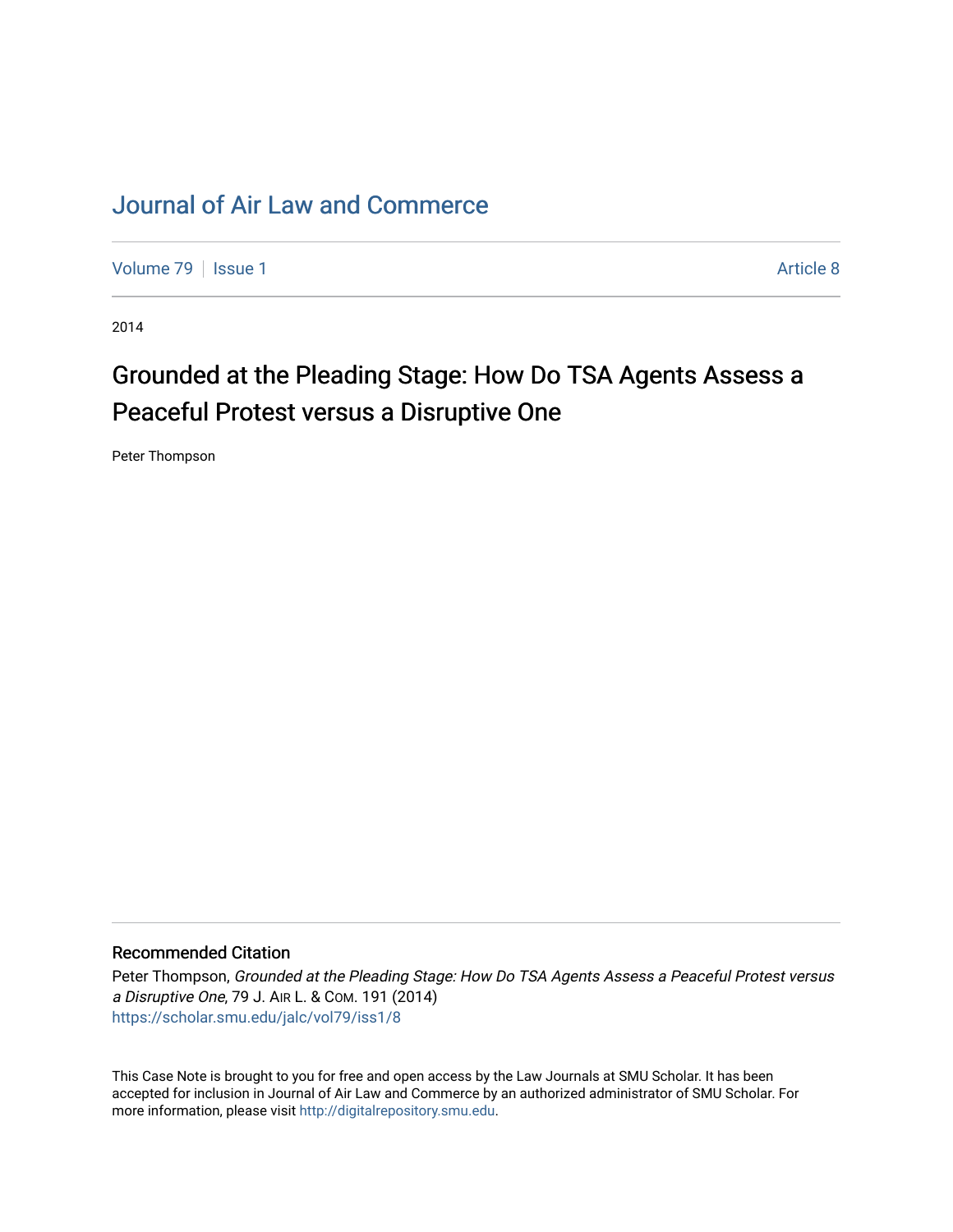## **GROUNDED AT THE PLEADING STAGE: HOW DO TSA AGENTS ASSESS A PEACEFUL PROTEST VERSUS A DISRUPTIVE ONE?**

PETER **THOMPSON\***

#### **I. INTRODUCTION:** FREE **SPEECH VS.** DISRUPTIVE BEHAVIOR

**N** *TOBEY V. JONES*, the Fourth Circuit held that a man arrested **by** Transportation Security Administration **(TSA)** agents after he protested airport screening procedures **by** stripping off his shirt and displaying the text of the Fourth Amendment on his chest could proceed past the pleading stage on a potential First Amendment violation.' While the court properly found that "protest against governmental policies goes directly to the heart of the First Amendment,"<sup>2</sup> it failed to draw a line between what constitutes free speech and what constitutes disruptive behavior in a zone of high security.3 The Fourth Circuit was correct in its decision; in a post-September **11,** 2001 **(9/11)** age, the court valiantly took a stand against the continuous erosion of First Amendment rights **by** recognizing a person's right to non-violent protest, even in an airport security line.<sup>4</sup> But while the court correctly determined that the agents may have responded unreasonably to Mr. Tobey's "bizarre" exercise of free speech, it failed to provide guidance on what constitutes disruptive behavior.<sup>5</sup> The court's position thus creates danger-

**<sup>\*</sup>** Peter Thompson is a candidate forJuris Doctor, May **2015,** at **SMU** Dedman School of Law. He received his B.A. in English and B.J. in Journalism from The University of Texas at Austin in 2001. Peter would like to thank his friends and family, especially his beautiful wife, Courtney, for their love and support.

**I** Tobey v. Jones, **706 F.3d 379, 383-84** (4th Cir. **2013).**

<sup>2</sup>*See id.* at **393.**

*<sup>3</sup> See id.* at 390-94.

*<sup>4</sup> See id.* at **387, 393.**

*<sup>5</sup> See id.* at **388-90.**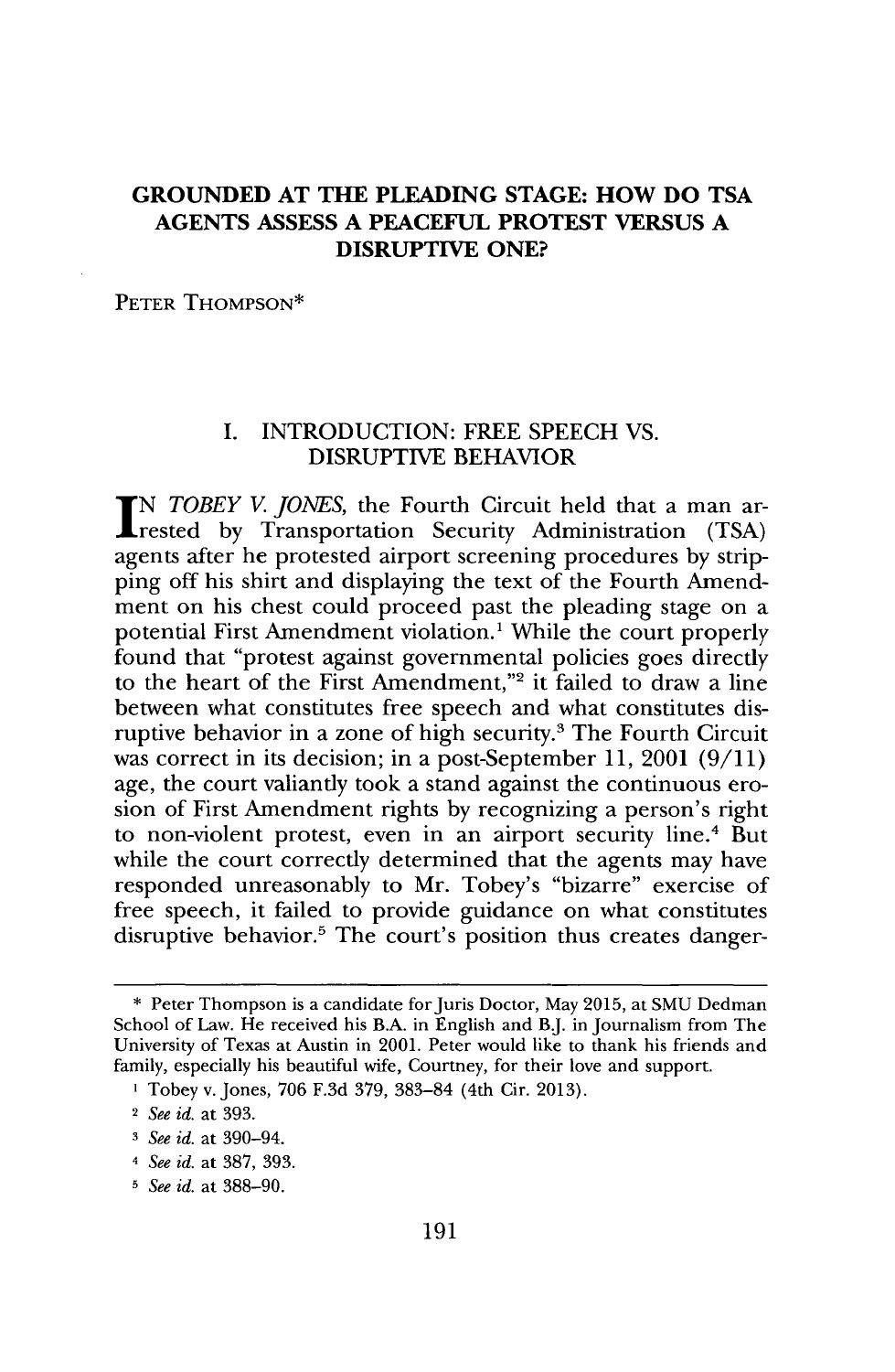ous ambiguity for **TSA** agents assessing behavior in a high-security zone and needlessly exposes them to damages liability.6

In this case, "Aaron Tobey was scheduled to **fly** from Richmond[, Virginia] to Wisconsin."<sup>7</sup> He "waited until there was a short line at the **TSA** screening checkpoint **. ..** and proceeded to the conveyor belt area [where he] placed his belt, shoes, sweatshirt, and other carry-on items on the conveyor."<sup>8</sup> "Tobey" was then diverted **by** [an agent] to the [Advanced Imaging Technology (AIT) **]** scanning unit for enhanced screening."9 Because Tobey believed that enhanced screening was unconstitutional, he "had written the text of the Fourth Amendment on his chest."10 He "calmly" took off his T-shirt and placed it on the conveyor belt." **A TSA** agent told him not to remove his shirt, but Tobey "calmly responded that he wished to express his view that [the] TSA's enhanced screening procedures were unconstitutional."<sup>12</sup> The agent then "radioed for assistance," and Tobey was arrested shortly thereafter for disorderly conduct.<sup>13</sup>

The **U.S.** District Court for the Eastern District of Virginia originally granted the TSA's motion to dismiss in part and denied it in part.14 The **TSA** then filed an interlocutory appeal of the district court's denial of qualified immunity with respect to the First Amendment retaliation claim.<sup>15</sup> The Fourth Circuit held that the complaint raised a plausible inference that **TSA** officials caused the arrest of the passenger and that the arrest gave rise to a cognizable First Amendment retaliation claim.<sup>16</sup>

#### II. LEGAL FRAMEWORK: MAJORITY CALLS PROTEST **PEACEFUL** .. **. AND** POSSIBLY DISRUPTIVE?

In this case, the court reminded both parties that "the First Amendment prohibits an officer from retaliating against an individual for speaking critically of the government." $\tilde{f}$  It invoked clearly established precedent "that the First Amendment pro-

**<sup>6</sup>***See id. at* **385-91. 7** *Id. at* **383. 8** *Id.* **9** *Id. at* 384. **10** *Id.* **11** *Id.* **<sup>12</sup>***Id.* **13** *Id.* **<sup>14</sup>***Id. at* **383. 15** *Id.* **<sup>16</sup>***Id. at* **383, 386-87. 17** *Id. at* **391.**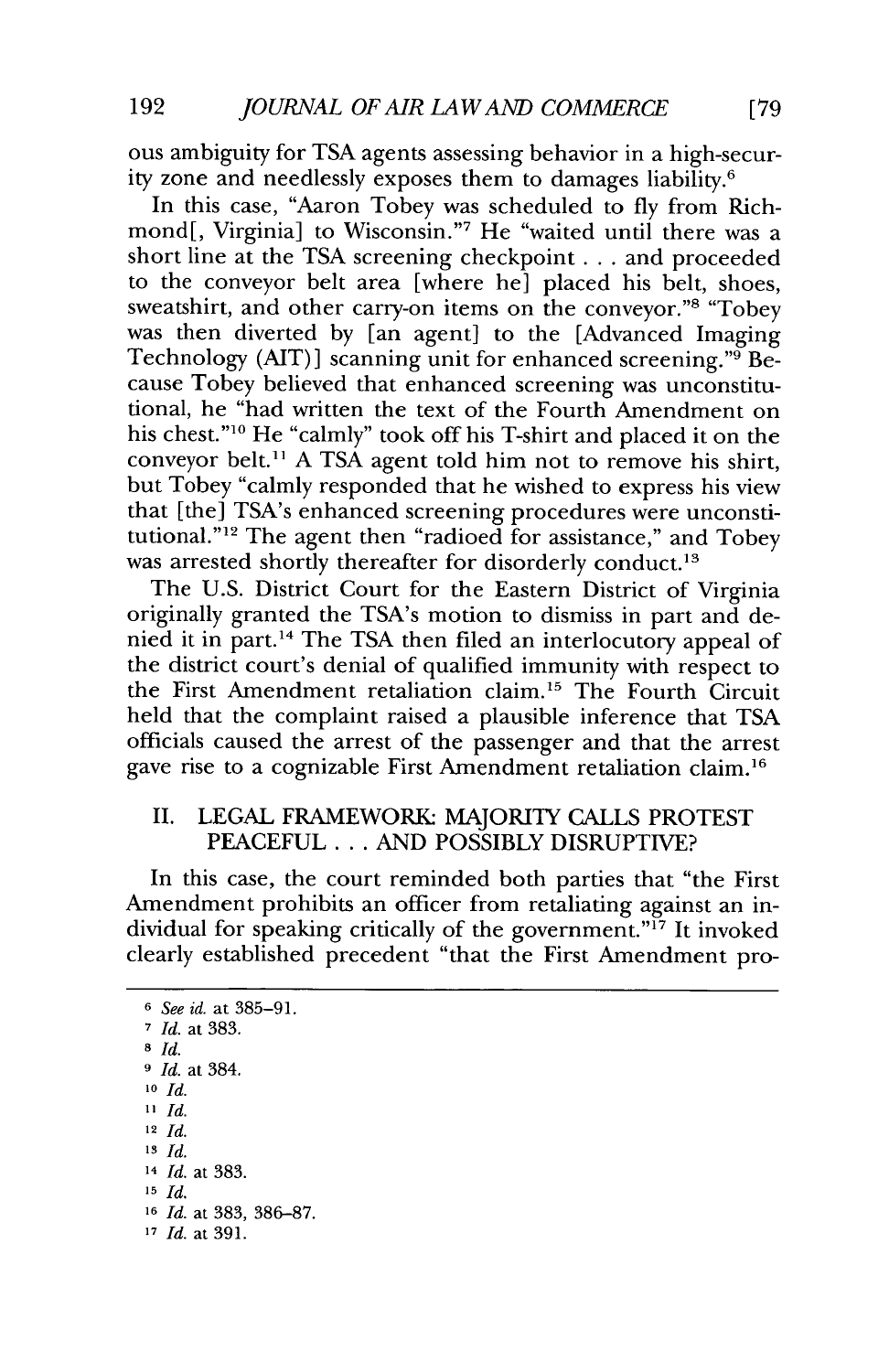tects peaceful nondisruptive speech in an airport, and that such speech cannot be suppressed solely because the government disagrees with it."<sup>18</sup> Therefore, the court determined that Tobey's right to engage in a "peaceful non-disruptive **. . .** protest of a government policy without recourse was clearly established at the time of his arrest."<sup>19</sup> The court initially stated that Tobey's behavior was "peaceful, cooperative, and polite" but ultimately held that it could not determine whether Tobey's behavior was "disruptive" at the Rule  $12(b)(6)$  motion to dismiss phase.<sup>20</sup>

The court relied on *Mills v. Alabama* to illustrate the "universal agreement that a major purpose of th[e First] Amendment [is] to protect the free discussion of governmental affairs."<sup>21</sup> That case concerned the issue of whether a state could make it a crime for the editor of a daily newspaper to "publish [ **]** an editorial on election day urging people to vote a particular way in the election."<sup>22</sup> In the instant case, the *Tobey* court held that this principle of free discussion applies to many different forums, including an airport.23 As discussed in *Board of Airport Commissioners of Los Angeles v. Jews for Jesus, Inc.,* the Supreme Court stated that "nondisruptive speech—such as the wearing of a Tshirt or a button that contains a political message—may not be 'airport related,' but [it] is still protected speech even in a nonpublic forum. **"24** In that case, the Supreme Court held that a broad ordinance restricting freedom of speech in an airport was unconstitutional.25 The *Tobey* court concluded its analysis **by** quoting *United States v. Kokinda,* which held that "a government official cannot 'suppress expression merely because [he or she] oppose[s] the speaker's view.'" 26 But in *Kokinda,* the Supreme Court held that it was reasonable for the **U.S.** Postal Service to prohibit solicitation on a postal sidewalk "where the intrusion creates significant interference with Congress' [sic] mandate to ensure the most effective and efficient distribution of the

**<sup>26</sup>***See Tobey,* **706 F.3d** at **391** (quoting United States v. Kokinda, 497 **U.S. 720, 721 (1990)).**

**<sup>18</sup>** *Id.*

**<sup>19</sup>** *Id.*

**<sup>20</sup>***Id. at* **393.**

**<sup>21</sup>***Id. at* **391** (quoting Mills v. Alabama, 384 **U.S.** 214, **218 (1966)).**

**<sup>22</sup>***Mills,* 384 **U.S.** at **218.**

**<sup>23</sup>***Tobey,* **706 F.3d** at **391.**

**<sup>24</sup>***See* Bd. of Airport Comm'rs of **L.A.** v. Jews for Jesus, Inc., 482 **U.S. 569, 576 (1987).**

**<sup>25</sup>***See id. at* **570, 577.**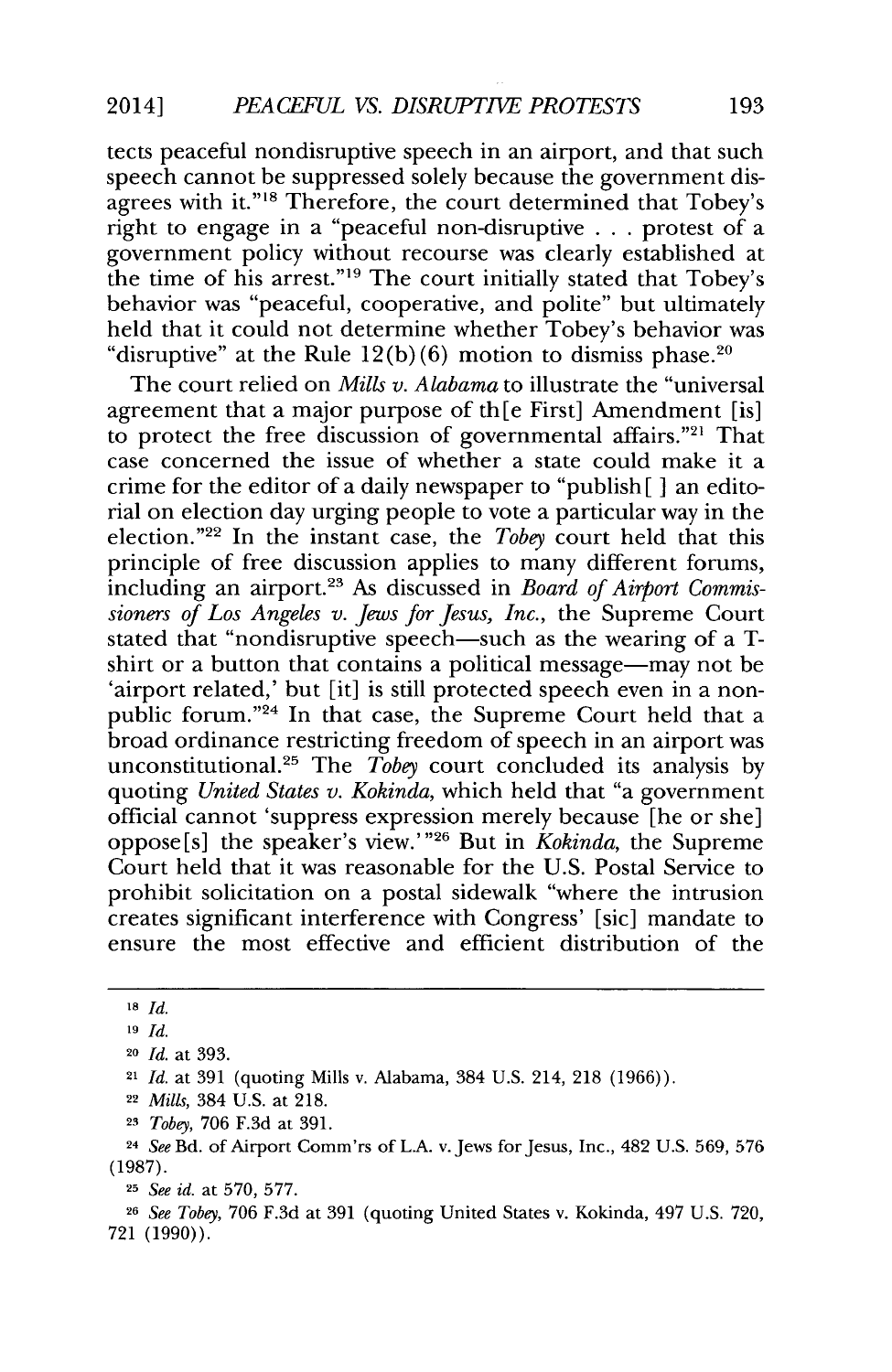mails."<sup>27</sup> The Court held that "[w]hether or not the [Postal] Service permits other forms of speech, **. . .** it is not unreasonable to prohibit solicitation on the ground that it is **.** . **.** disruptive of business" because it "impedes the normal flow of traffic."<sup>28</sup>

#### III. **DISSENT:** STRIPPING OFF SHIRT **IS** DISRUPTIVE **AS A** MATTER OF **COMMON SENSE**

Dissenting Judge Wilkinson honed in on the potentially disruptive nature of Tobey's conduct in that "he began stripping off his clothes inside the security screening area and continued to do so even after [one defendant] advised that removal of clothing was unnecessary."29 The dissent emphasized how such "disruptive" behavior contradicted the majority's determination that Tobey "remained quiet, composed, polite, cooperative, and complied with the requests of  $[the]$  agents and officers."<sup>30</sup> In determining whether Tobey's conduct was sufficiently "disruptive" so as to defeat his claim for relief, the dissent looked to *Ashcroft v. Iqbal* for guidance.<sup>31</sup> In that case, the Supreme Court held that when "[d]etermining whether a complaint states a plausible claim for relief[,] **. . .** the reviewing court [should]  $\alpha$  draw on its judicial experience and common sense." $^{32}$  Judge Wilkinson asserted that taking off one's shirt and exposing one's chest in an airport screening area is disruptive as "a simple matter of common sense."33 The dissent pointed out that neither Tobey nor the majority cited any case involving "conduct that disrupts security-screening activities."<sup>34</sup> In addition, the dissent emphasized that Tobey's counsel conceded that Tobey's behavior was "bizarre" and that even "Tobey himself anticipated the disruption his behavior might cause, **. . .** [such as] inevitabl[e] delays [to] the screening process for other passengers."35

As stated above, the majority-while it determined that Tobey's behavior was "peaceful" and "cooperative"—left open the door that Tobey's behavior could somehow also be "disrup-

**<sup>27</sup>***Kokinda, 497* **U.S.** *at* **735.**

**<sup>28</sup>***Id. at* **733.**

**<sup>29</sup>***See Tobey,* **706 F.3d** at **397** (Wilkinson, **J.,** dissenting).

**<sup>30</sup>***See id.*

**<sup>31</sup>***See id.*

**<sup>32</sup>***Id.* (quoting Ashcroft v. Iqbal, **556 U.S. 662, 679 (2009)).**

**<sup>3</sup>** *See id.*

**<sup>-</sup>** *Id.*

**<sup>35</sup>** *Id. at* **397-98.**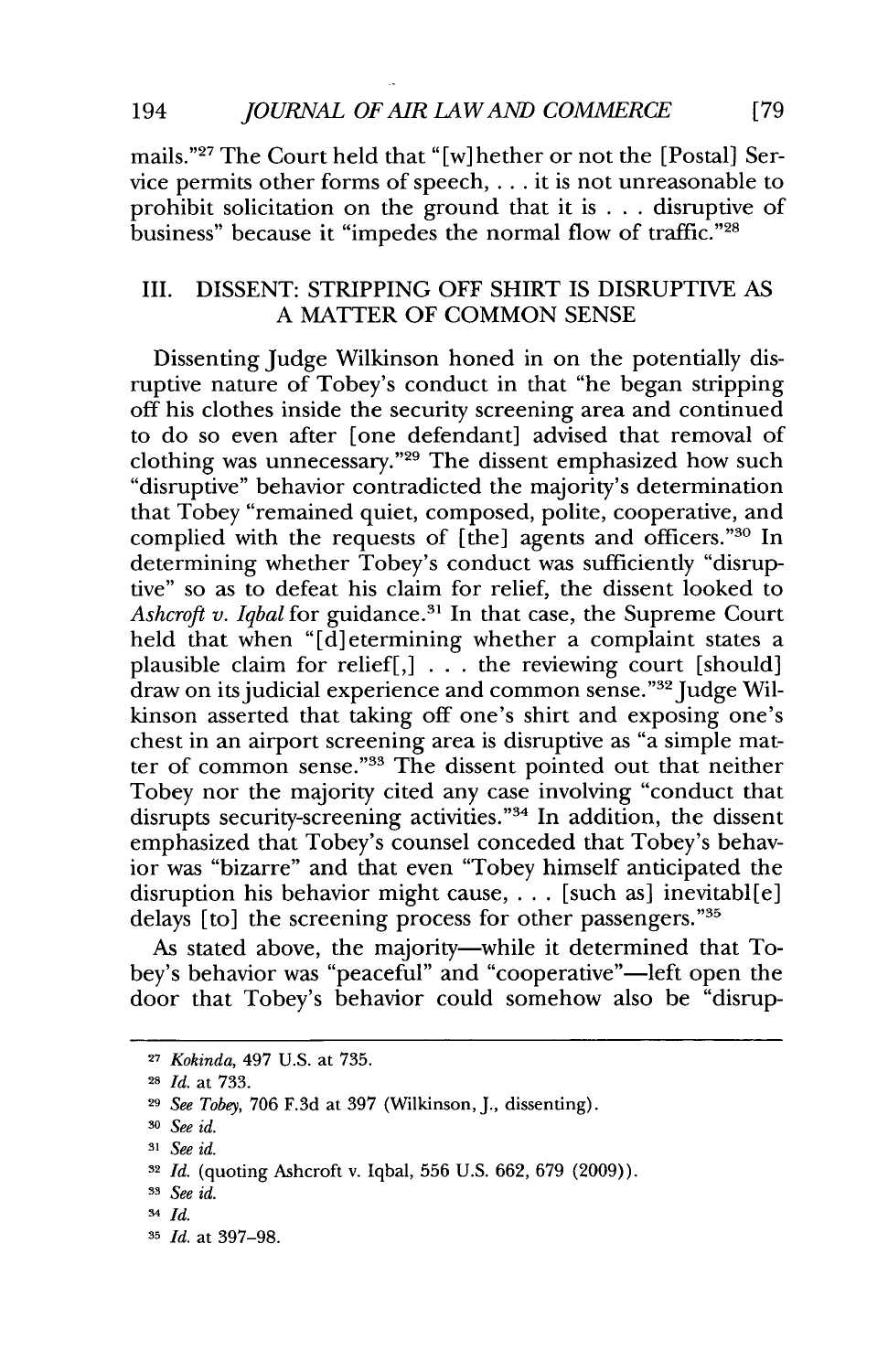tive."<sup>36</sup> The court found that "[w]hether Mr. Tobey was in fact 'disruptive' [wa]s a disputed question of fact"; the court continued, stating, "Appellants seem to think that removing clothing is per se disruptive. We beg to differ. Passengers routinely remove clothing at an airport screening station, and in fact are required to do so by TSA regulations."<sup>37</sup> But in seeming contradiction, the court also suggested that Tobey could have been "disruptive" and even speculated that "[p]erhaps [he] took off his shirt, twirled it around his head, and ripped off his pants with a dramatic flourish, indeed causing a great spectacle."<sup>38</sup> The court said that it could not decide this issue on a **12(b) (6)** motion; "at this stage of the proceeding, [the court was] satisfied that Mr. Tobey ha[d] adequately pled that Appellants violated his clearly established First Amendment rights."<sup>39</sup> But the dissent asserted that qualified immunity should apply to the TSA agentsthereby "lead [ing] inexorably to the conclusion that the  $[e]$  complaint must be dismissed"-because the conflicting "legal standard identified **by** Tobey and the majority as governing this case could not possibly have provided adequate notice to defendants that their alleged actions were unlawful."40

#### IV. ANALYSIS: **COURT REACHES** RIGHT **RESULT BUT CREATES DANGEROUS** AMBIGUITY

The majority in *Tobey* reached the right result but ventured down a perilous path when it mentioned-but declined to fully address-what constitutes disruptive behavior at the pleading stage.<sup>41</sup> While it is true that what behavior qualifies as "disruptive" may be a question of fact, the court failed to properly consider both the safety issues at stake and the discretionary functions carried out by the TSA agents.<sup>42</sup> As the dissent pointed out, a disturbance at the airport security line could have created a diversion for some other terrorist activity to be carried out.<sup>43</sup> Here, the court sent mixed messages as to what kinds of behavior and what types of responses are appropriate in a high-secur-

- **-** *Id. at* **396** (Wilkinson, **J.,** dissenting).
- <sup>41</sup>*See id. at* **388-89, 393** (majority opinion).
- <sup>42</sup>*See id.*
- <sup>4</sup>*Id.* at 394 (Wilkinson, **J.,** dissenting).

**<sup>36</sup>***Id. at* **388-89, 393** (majority opinion).

**<sup>3</sup>***Id.* **388-89.**

**<sup>38</sup>***Id.*

**<sup>3</sup>** *Id.* at **389,** 394.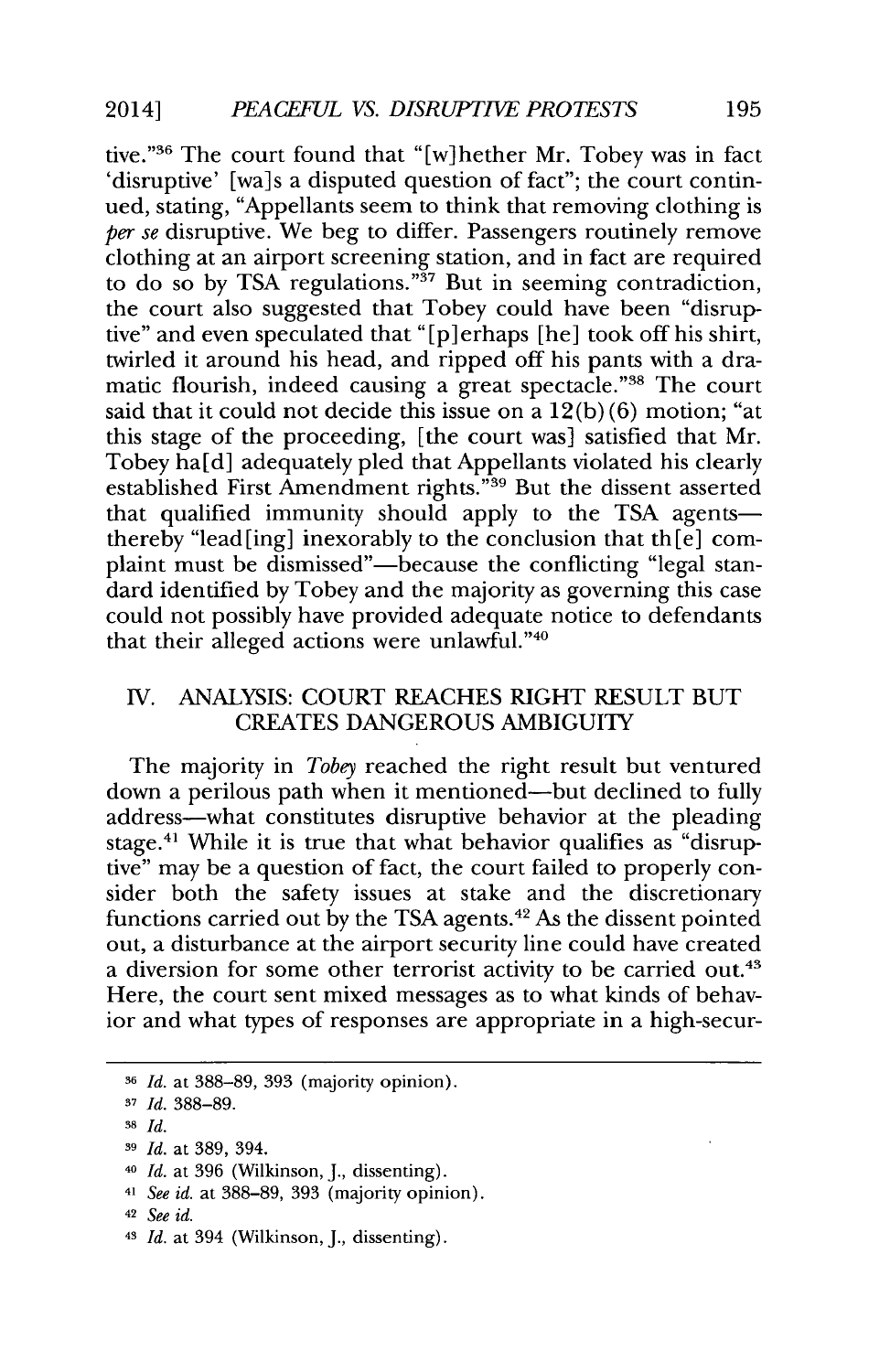ity zone.<sup>44</sup> The majority made a concrete determination that Tobey's behavior was clearly "peaceful, cooperative, and polite," but then later stated that such behavior could have very well been "disruptive."<sup>45</sup> These statements conflict and create potentially dangerous ambiguity. As the dissent warned, when a gray area exists as to what constitutes free speech and what constitutes disruptive behavior, it puts **TSA** agents into a difficult position, forcing them to make split-second judgment calls in a highsecurity area where—in the worst case—lives might be in danger. $46$  This ambiguity could be avoided if the court simply addressed the subject matter relevant to the **12(b) (6)** motion to dismiss. For instance, if Tobey was in fact peaceful and cooperative as suggested in the factual allegations of the pleadings, the court could have held there was *no question* that his First Amendment claim should advance past the pleading stage. Instead, the court needlessly complicated the issue **by** acknowledging that Tobey's behavior might have also been disruptive,<sup>47</sup> thereby creating an ambiguity that could confuse the standards under which **TSA** agents operate and potentially expose them to liability.<sup>48</sup>

#### **A. TSA** AGENTS **NEED** PROPER NOTICE OF **LEGAL STANDARDS**

**TSA** agents need a specific framework under which to operate when screening passengers at the airport. **If** they are forced to make split-second decisions about whether someone's behavior constitutes an expression of free speech or is "disruptive," and are then exposed to liability for taking action, they run the risk of losing their own rights to due process.<sup>49</sup> As government officials attempting to carry out discretionary functions, **TSA** agents should enjoy qualified immunity as "long as they do not violate 'clearly established' law."50

However, what constitutes "clearly established law" raises a challenging issue in this case. Initially, the court made the correct determination: this was a calm, non-disruptive protest carried out in a cooperative manner.<sup>51</sup> Therefore, since the First

**<sup>-</sup>** *See id. at* **386-94** (majority opinion).

<sup>45</sup>*Id. at* **393.**

**<sup>46</sup>***See id. at* **394-95** (Wilkinson, **J.,** dissenting).

<sup>47</sup>*See id. at* **393** (majority opinion).

<sup>4</sup>*See id. at* **394-95** (Wilkinson, **J.,** dissenting).

<sup>49</sup>*See id. at* 394.

**<sup>5</sup>o** *See id.*

**<sup>5&#</sup>x27;** *Id. at* **393** (majority opinion).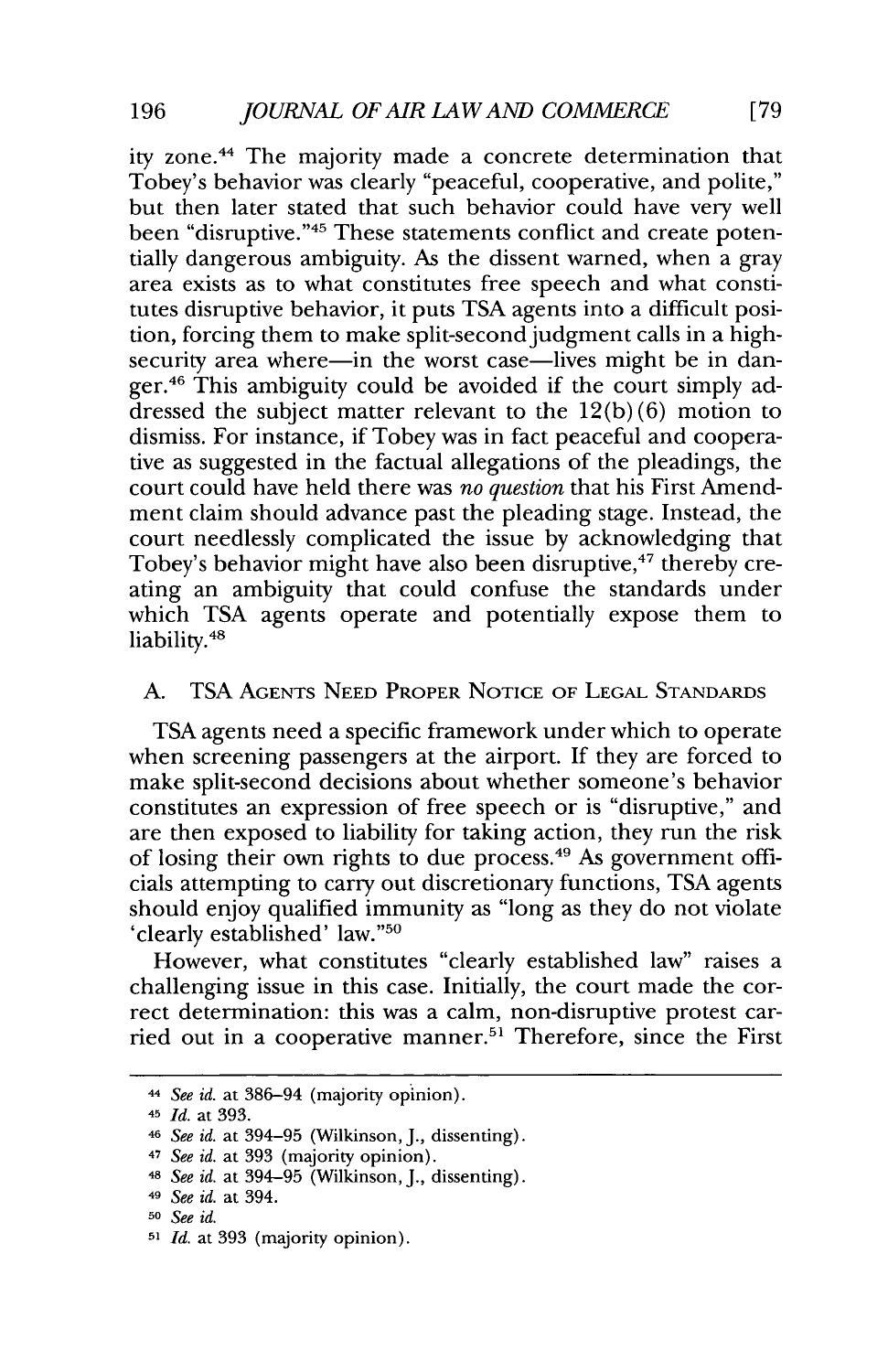Amendment applies to an airport screening area, the court held that the complaint should advance past the pleading stage.<sup>52</sup> But the court conditioned its finding on the premise that it could not determine whether Tobey's behavior was "disruptive" and that any number of scenarios might have existed where the behavior could have become disruptive.<sup>53</sup> This may show the court's unease with its own decision, or at the very least, its concern over the risks inherent in a high-security zone. But either way, it drastically undermines the court's initial confident assessment of the factual allegations in the pleadings.<sup>54</sup> The court's only charge was to determine the factual plausibility of the pleadings, and once it made this determination, it should not have injected uncertainty as to whether Tobey's behavior was disruptive.

As the dissent pointed out, **TSA** agents need bright-line rules to quickly confront security risks because any disruption may create "a diversion that nefarious actors could **.** . **.** exploit[ ] to dangerous effect."<sup>55</sup> But TSA agents can certainly go too far; in this case, if the factual allegations are true, the agents clearly violated Tobey's First Amendment rights when they immediately arrested him in the middle of a non-violent protest.<sup>56</sup> The court reached this result, but **by** stating it would not determine whether the action was disruptive,<sup>57</sup> it created an ambiguity that translates into a gray area for **TSA** agents attempting to carry out their duties. **A** man who quietly and calmly takes his shirt off in protest at an airport screening area is either properly exercising his First Amendment rights or he is a creating a disruption. The court should not be able to firmly pick one conclusion, then open the door to the other conclusion and expect to create a stable framework under which **TSA** agents can operate. Because the court created this conflict between "peaceful, cooperative" conduct and potentially "disruptive" behavior,<sup>58</sup> TSA agents attempting to make the right judgment call now face "being hauled into court and threatened with damages liability for

**<sup>52</sup>***See id. at* **390-91.**

**<sup>53</sup>***See id. at* **388-89.**

<sup>54</sup>*See id. at* **387-88.**

**<sup>55</sup>***See id. at* 394-95 (Wilkinson, **J.,** dissenting).

**<sup>56</sup>***Id. at* **387-88** (majority opinion).

**<sup>57</sup>***Id. at* **387-89.**

**<sup>58</sup>***Id.*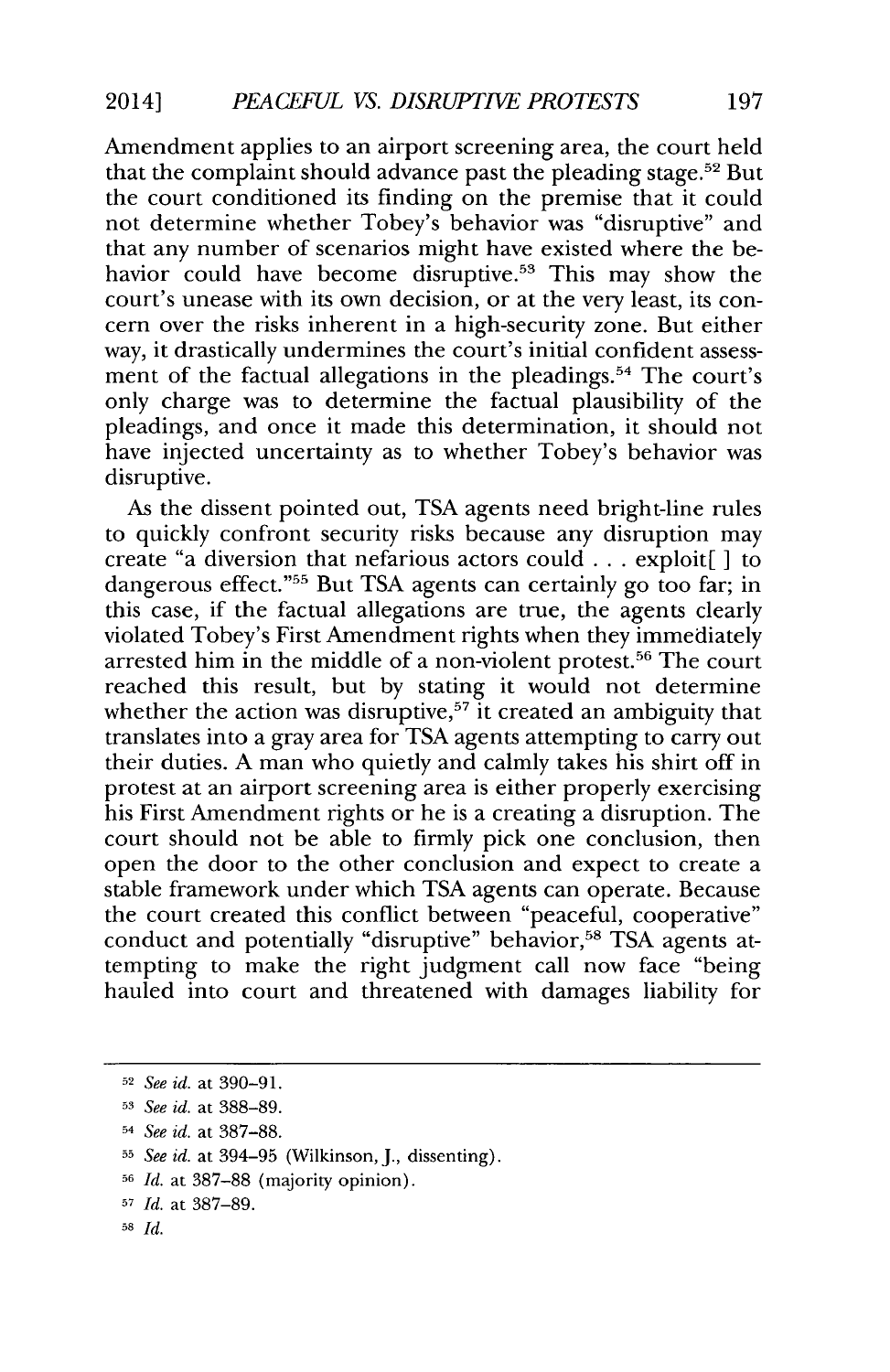those decisions, having never received sufficient notice as to the legal standards by which [their] conduct would be judged."<sup>59</sup>

## B. RULES **NEED** TO BE DETERMINED **AT PLEADING STAGE**

The majority emphasized that "[w]hether Mr. Tobey was in fact 'disruptive' [wa]s a disputed question of fact at this junc**ture."6 <sup>0</sup>**This is certainly true in one respect: once Tobey's complaint advanced past the pleading stage, the agents were obviously free to argue that his behavior was disruptive. But, as stated above, the majority went further and asserted that "[a]ppellants seem to think that removing clothing is *per se* disruptive" and, furthermore, that "[p]assengers routinely remove clothing at an airport screening station." $61$  While the court may seem to be supporting its position here **by** stating that removing clothing is not per se disruptive, it opens up the topic of what constitutes disruptive behavior to further debate, which, as discussed above, clouds the picture for **TSA** agents on how they should address security issues.<sup>62</sup> The conflicting message this sends to TSA agents is as follows: (1) if the protest is peaceful and non-violent, you should not arrest; but (2) if a protestor quietly takes his shirt off, this is not per se disruptive, but may be, so if you choose to arrest, you may or may not be subject to liability.<sup>63</sup> Such ambuiguity requires TSA agents to venture down an unnecessarily convoluted line of thinking when assessing security risks. What is supposedly a "question of fact" now becomes a point of confusion for a **TSA** agent forced to make a prompt judgment call.

Potential solutions for **TSA** agents may be derived from the leeway the Supreme Court granted the Postal Service in *Kokinda.64* In that case, the Court recognized the Postal Service's need to prohibit solicitation on the grounds that it impeded Congress's mandate to efficiently distribute the mail.<sup>65</sup> This constituted a legitimate reason separate from any desire **by** the Postal Service to "suppress expression merely because [it] oppose[s] the speaker's view. **"66** Therefore, the Postal Service

**<sup>51</sup>** *Id. at* 394 (Wilkinson, **J.,** dissenting).

**<sup>60</sup>***Id. at* **388** (majority opinion).

**<sup>61</sup>** *Id.*

**<sup>62</sup>***See id. at* **388-89.**

**<sup>63</sup>***See id.*

<sup>64</sup>*See* United States v. Kokinda, 497 **U.S. 720, 735-37 (1990).**

**<sup>65</sup>***See id. at* **735, 737.**

**<sup>66</sup>** *See id.* at **730, 732-37.**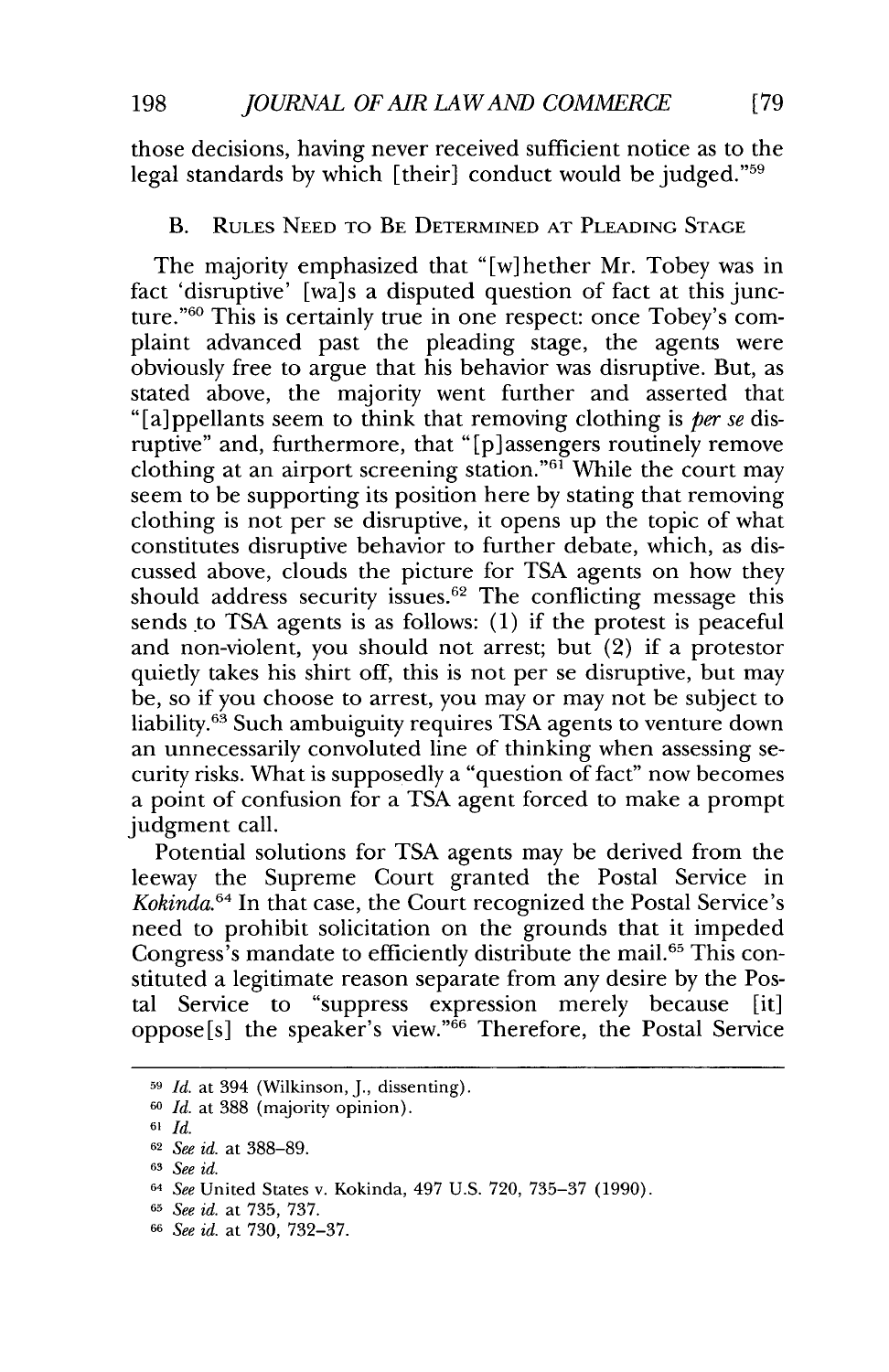can now prohibit solicitation on its property-a clear bright-line rule that a postal worker can confidently follow without risking exposure to damages liability.67 **If** someone pled a violation of First Amendment rights against a postal worker who prevented him from soliciting on post office property, the complaint would never advance past the pleading stage.<sup>68</sup> The need for similar clarity arises in the instant case. Congress has tasked **TSA** agents with the important duty of maintaining safety at airports and responding to security risks as they arise.<sup>69</sup> To facilitate the most rapid and effective response in this high-security atmosphere, it is imperative that **TSA** agents know what they can and cannot do to prevent unnecessary delays in the airport security line and, more importantly, to efficiently appraise security risks. This type of bright-line rule would also help the courts determine the validity of a complaint from the outset of a case.

Initially, the court here did exactly that when it held that free speech in an airport is well-established and that Tobey conducted himself in a non-violent manner.<sup>70</sup> But because the court considers whether behavior qualifies as "disruptive" to be a question of fact,<sup>71</sup> it creates a large gray area for TSA agents: government employees carrying out discretionary functions have no real bright-line rule to follow except for their own judgment, which could easily expose them to liability.<sup>72</sup> At the very least, the court here should determine whether the act of a man removing his shirt in an airport security line is disruptive; if done calmly and non-violently, it most certainly should be considered non-disruptive and a proper exercise of the man's First Amendment rights. The court set out on this path but undermined itself with a risky detour that could expose **TSA** agents to unnecessary damages liability.73

#### V. **CONCLUSION**

At first glance, the majority appeared to make a good decision in the case, but justice was fleeting as the court failed to properly account for the challenges that **TSA** scanners face in conducting their duties. Even on a Rule **12(b) (6)** motion to dismiss, the

**<sup>67</sup>***See id. at* **732-37.**

**<sup>68</sup>***See id.*

<sup>69</sup>*See* Tobey v. Jones, **706 F.3d 379, 383** (4th Cir. **2013).**

**<sup>7</sup>o** *See id.* at **387, 391.**

**<sup>71</sup>***See id. at* **388.**

**<sup>72</sup>***See id. at* **394-95** (Wilkinson, **J.,** dissenting).

**<sup>7</sup>** *See id.* at **387-89** (majority opinion).